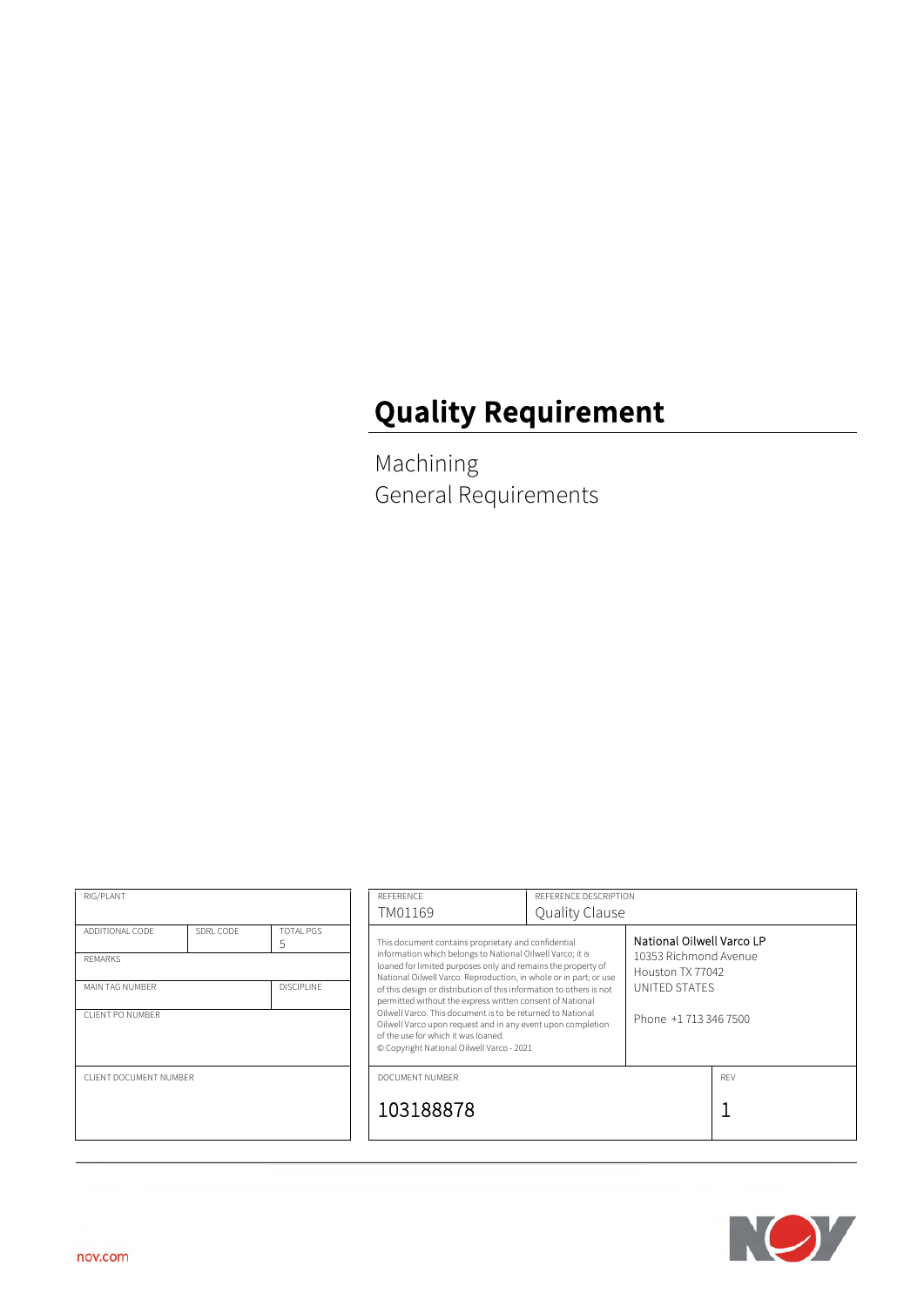| Document number | 103188878 |
|-----------------|-----------|
| Revision        |           |
| Page            | $2$ of 5  |

## **REVISION HISTORY**

|     | 24-Sep-2021 | Approved for Use        | KD       | ADJA           | <b>HAH</b> |
|-----|-------------|-------------------------|----------|----------------|------------|
|     | 19-Feb-2020 | Approved for Use        | KD       | <b>HAH</b>     | LUMO       |
| Rev | Date        | <b>Reason for issue</b> | Prepared | <b>Checked</b> | Approved   |

## **CHANGE DESCRIPTION**

#### **Revision Change description**

- 1 Changed Sections 1.1 General, 1.2 & 2.2 Tolerances
- 0 Initial release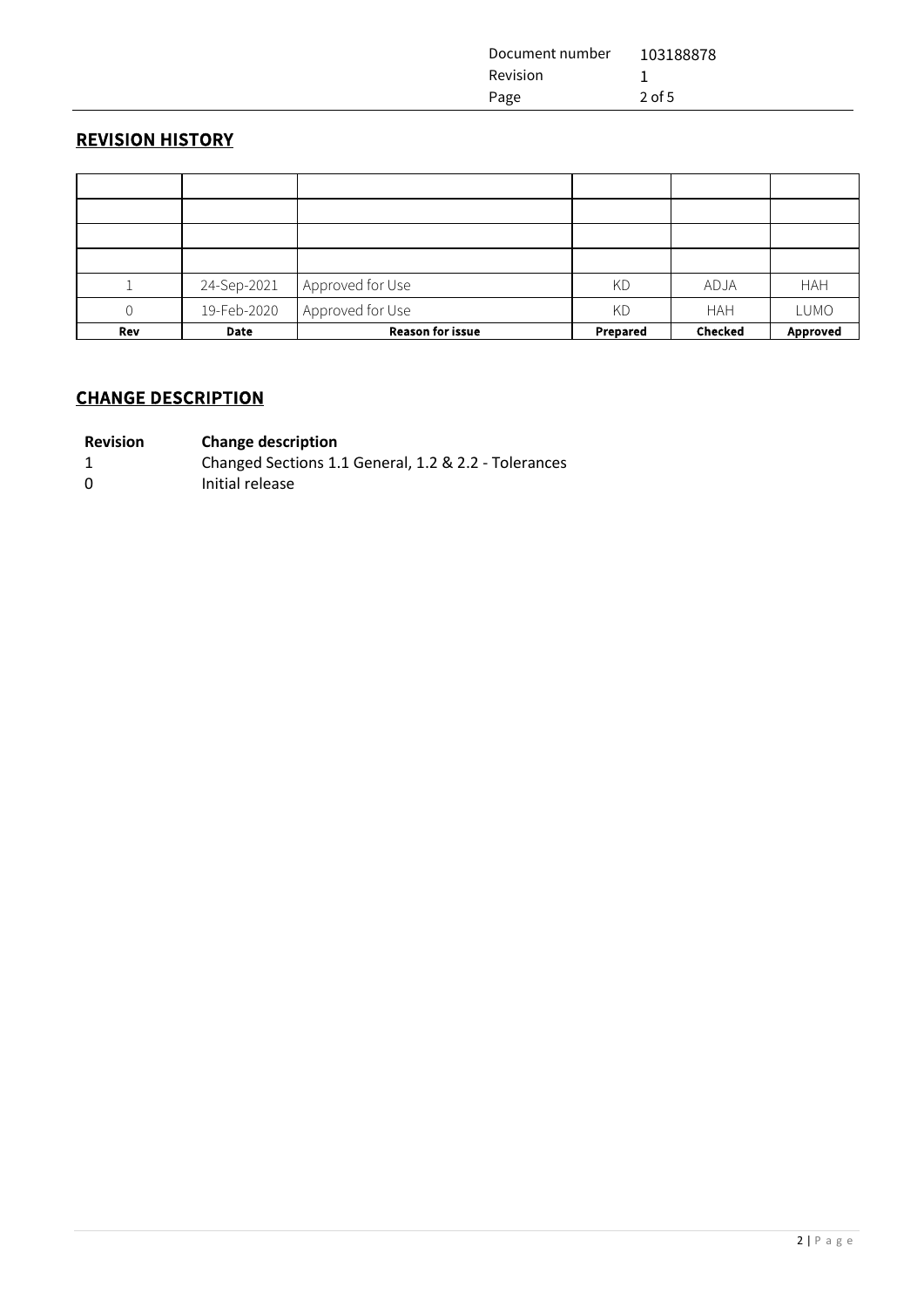| Document number | 103188878 |
|-----------------|-----------|
| Revision        |           |
| Page            | $3$ of 5  |
|                 |           |

## **TABLE OF CONTENTS**

| $\mathbf{1}$   |     |  |
|----------------|-----|--|
|                | 1.1 |  |
|                | 1.2 |  |
|                | 1.3 |  |
|                | 1.4 |  |
| $\overline{2}$ |     |  |
|                | 2.1 |  |
|                | 2.2 |  |
|                | 2.3 |  |
|                | 2.4 |  |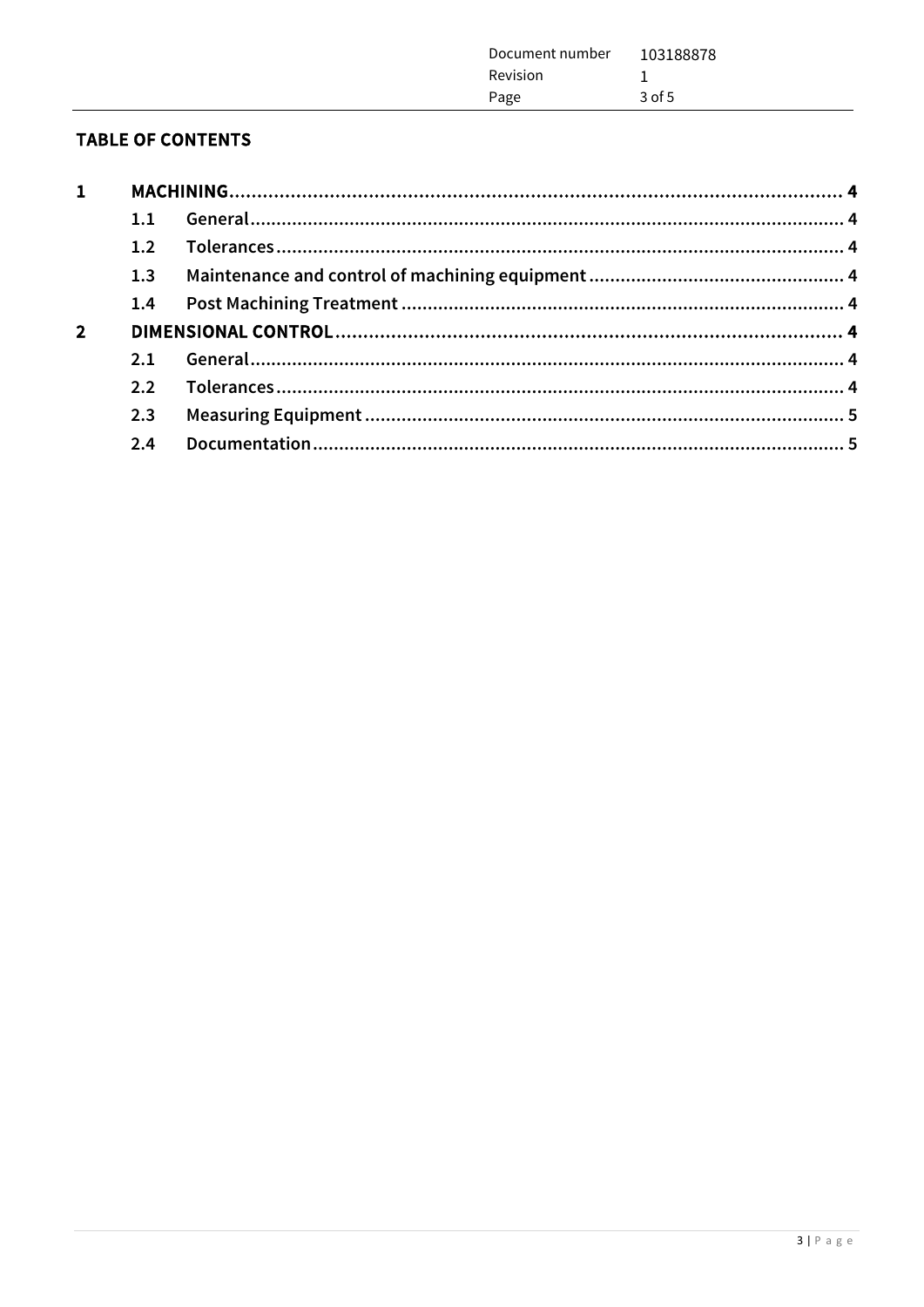| Document number 103188878<br><b>Revision</b><br>4 of 5<br>Page |  |
|----------------------------------------------------------------|--|
|----------------------------------------------------------------|--|

#### <span id="page-3-1"></span><span id="page-3-0"></span>**1 MACHINING**

## **1.1 General**

All dimensions and tolerances (linear, angular, surface, etc.) are to be in accordance with the drawings. Tolerances may appear attached to the dimension or in the title block. If nothing else is noted machining tolerances shall meet the requirements below.

## <span id="page-3-2"></span>**1.2 Tolerances**

Machining tolerances shall meet requirements stated in ISO 2768-m (metric) or ANSI B4.1 (imperial) if nothing else is indicated on drawings.

Work pieces not according to requirements as specified on drawing shall be rejected. All work rejected, based on being out of tolerance or any other requirement shall be corrected or reviewed by use of a Technical Query or any equivalent approved communication method, in writing, between the supplier and the buyer.

Technical responsible (NOV) shall review and either approve or reject the submitted Technical Query or written communication with request for deviation.

## <span id="page-3-3"></span>**1.3 Maintenance and control of machining equipment**

All machining equipment shall be periodically maintained and calibrated according to applicable standards. All records shall be available for NOV or 3<sup>rd</sup> party inspectors to verify.

## <span id="page-3-4"></span>**1.4 Post Machining Treatment**

All chips and cuttings are to be thoroughly cleaned out of machined bores, crevices etc. In the case of interconnecting bores, continuity to be checked and thorough hole cleaning to be performed.

## <span id="page-3-6"></span><span id="page-3-5"></span>**2 DIMENSIONAL CONTROL**

## **2.1 General**

<span id="page-3-7"></span>The Supplier shall carry out dimensional control.

## **2.2 Tolerances**

Tolerances for overall dimensions, special components, and interface points to equipment or to other structures will be specified on Issued for Construction (IFC) drawings. For traceable parts all dimensions with specified tolerance shall be verified, recorded and reported, as well as be a part of the final manufacturing documentation.

All deviations or out of tolerances on the drawing shall be approved as specified in section 1 above. Notice of deviation or out of tolerance dimensions must be given to NOV prior to delivery.

For non-traceable parts, it is the responsibility of the supplier to ensure that all parts meet design specifications and keep relevant and applicable records.